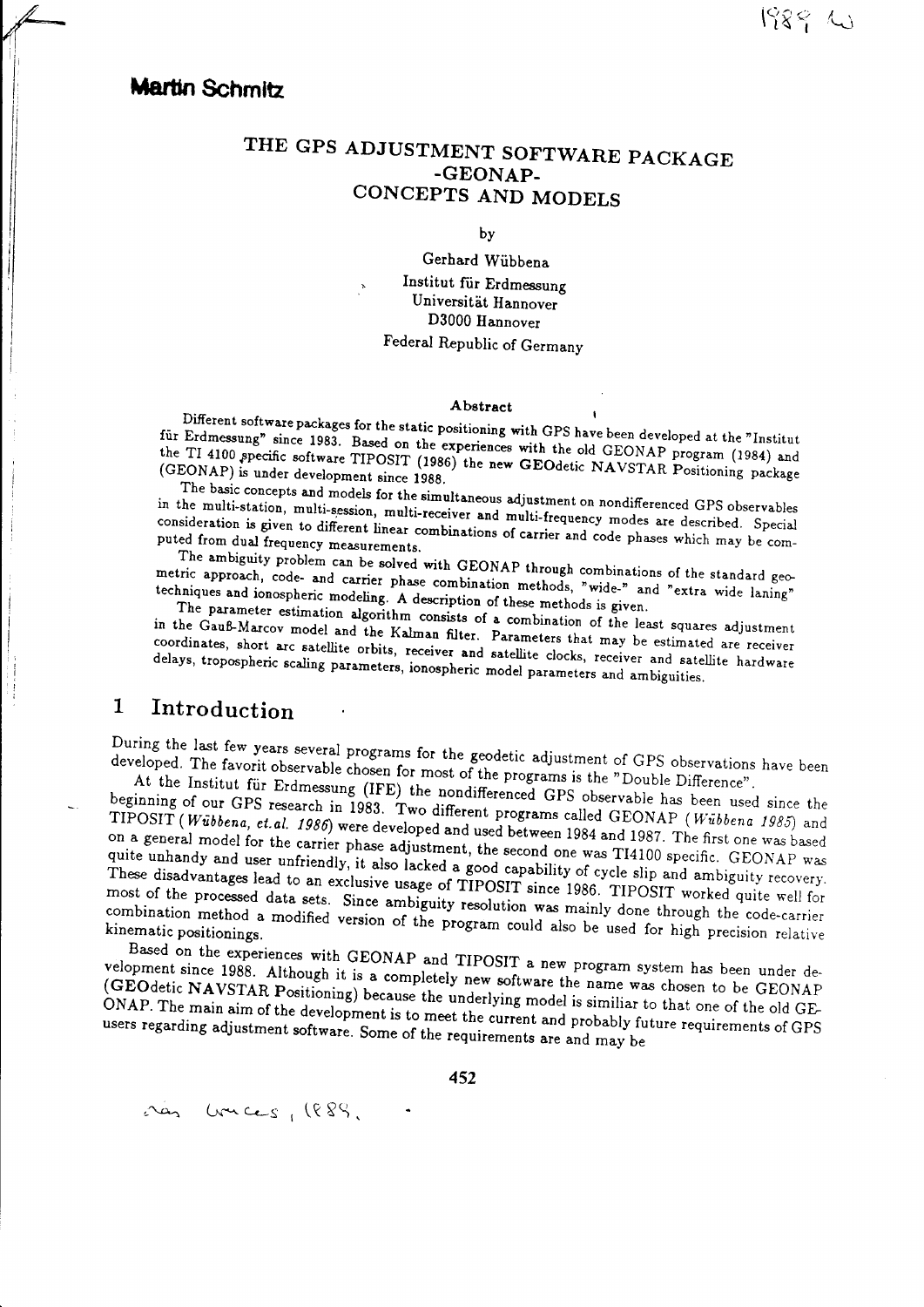- the simultaneous adjustment of observations from different receiver types,
- $\bullet\,$  the simultaneous adjustment of single and dual frequency measurements,
- o a complete variance'covariance estimation,
- $\bullet\,$  to keep the necessary observation time as small as possible,
- $\bullet$  the full automatic operation.

# 2 The Basic Observation Equation

In this chapter the observation equation of a GPS observable as used by GEONAP will be derived and explained.

A GPS satellite antenna transmits an electromagnetic wave which consists of different signal components. These are

 $L1$  - the in-phase carrier component of the L1 signal,

 $L1_q$  - the quadrature carrier component of the L1 signal,

L2 - the L2 carrier signal,

- $P_1$  the P-code modulation of the L1 signal,
- $C_1$  the C/A-code modulation of the L1 signal,
- $P_2$  the P-code modulation of the L2 signal and
- $D$  the binary data of the navigation message.

All components are directly derived from the satellite clock, thus, the transmitted phase of the signal  $S \in \{L1, L1_q, L2, P_1, C_1, P_2\}$  from satellite *i* can be described by

$$
\Phi_S^i(t^t) = t^i(t^t) f_S + d\Phi_S^i(t^t) , \qquad (1)
$$

with

 $t^t$  - the epoch of signal transmission,

 $t^{i}(t^{t})$  - the satellite clock reading at  $t^{t}$ ,

 $f_S$  - the nominal signal frequency,

 $d\Phi_S^i(t^t)$  - a phase delay due to satellite hardware.

Once transmitted by the satellite antenna the electromagnetic wave propagates approximately with the speed of light through the space. As long as the laws of geometric optics are valid for the signal propagation in the earth's atmosphere the signal components may be considered independently. In this case the phase of the component  $S$  reaches the antenna of the receiver  $j$  at the epoch

$$
t_r = t^t + T_S{}^i_j \t\t(2)
$$

where

t a I I I f. t t

 $T_{S_i}$  - is the signal propagation time.

453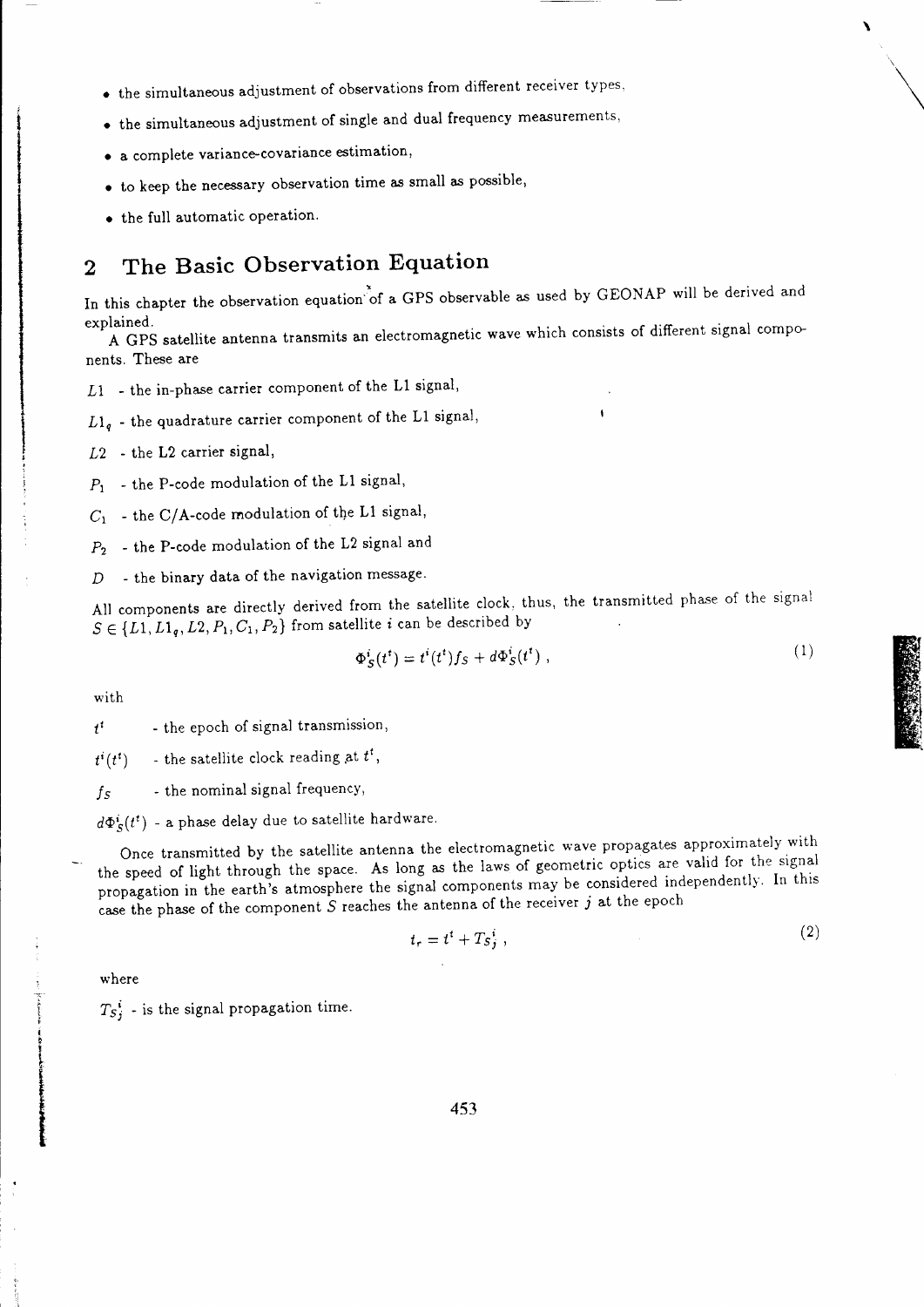Due to the dispersive effect of the ionosphere the propagation times are different for all signal components.

The code tracking loop of the GPS receiver shifts an internal replica of the PRN code  $B$  in time until maximum correlation with the received code is reached. At this time the two code phases are identical within the measurement noise level. The reading of the internal code phase can be expressed as

$$
\Phi_B{}^i_j(t_r) = \Phi_B^i(t^t) - d\Phi_{Bj}(t_r) - \epsilon \Phi_B{}^i_j(t_r) \,, \tag{3}
$$

where

 $\bigg\}$ 

 $d\Phi_{Bj}(t_r)$  - is a phase delay depending on receiver hardware and

 $\epsilon \Phi_B{}^i(t)$  - is a random measurement error.

The carrier tracking loop measures the so called carrier beat phase. For the carrier signal  $C$  this can  $\alpha$ be defined as

$$
\Phi_{m\,j}^{i}(t_{r}) = \Phi_{C}^{i}(t^{t}) - \Phi_{C0j}(t_{r}) - d\Phi_{Cj}(t_{r}) - N_{C}^{i}(t_{r}) - \epsilon \Phi_{C}^{i}(t_{r}) , \qquad (4)
$$

with

 $\Phi_{C0j}(t_r)$  - the phase of a receiver generated reference signal,

 $d\Phi_{Cj}(t_r)$  - a phase delay due to receiver hardware,

 $N_c^i(t_r)$  - the phase measurement ambiguity and

 $\epsilon \Phi_C^i(t_r)$  - a random measurement error.

Since the reference signal is derived from the receiver clock its phase can be computed by

$$
\Phi_{C0j}(t_r) = f_{C0}t_j(t_r) , \qquad (5)
$$

 $(E)$ 

 $(6)$ 

where

 $f_{C0}$  - is the nominal frequency of the reference signal and

 $t_j(t_r)$  - is the receiver clock reading at  $t_r$ .

Using this relation a derived carrier phase observation can be computed to

$$
\Phi_{C}{}^{i}(t_{r}) = \Phi_{m}{}^{i}(t_{r}) + \Phi_{C0j}(t_{r}) , \qquad (6)
$$

or with eqn.  $(4)$  to

$$
\Phi_C{}^i_j(t_r) = \Phi^i_C(t^t) - d\Phi_{Cj}(t_r) - N_C{}^i_j(t_r) - \epsilon \Phi_C{}^i_j(t_r) \tag{7}
$$

The ambiguity is generally a function of time, however this function is constant as long as cycle slips do not occur. At this point it should be mentioned that phase measurements obtained from squaring type channels change twice as fast in time as the corresponding phases from code correlation channels. Phases from squaring type channels can be transformed to the original signal frequency by dividing them by 2. from squaring type channels can be enablemed by the control of 0.5, i.e. half cycle ambiguities may be present<br>The ambiguity in such a phase can be an integer multiple of 0.5, i.e. half cycle ambiguities may be present instead of full cycle ambiguities.

A comparision of equation (7) with (3) ehows that the only principle difierence between code and carrier phase measurements is the carrier phase ambiguity.

approximately be computed by From the phase measurement the transmission epoch of the signal  $S$  in the satellite time frame can

$$
\tilde{t}_S'(t^*) = \frac{\Phi_{S_j}^i(t_r)}{f_S} \,. \tag{8}
$$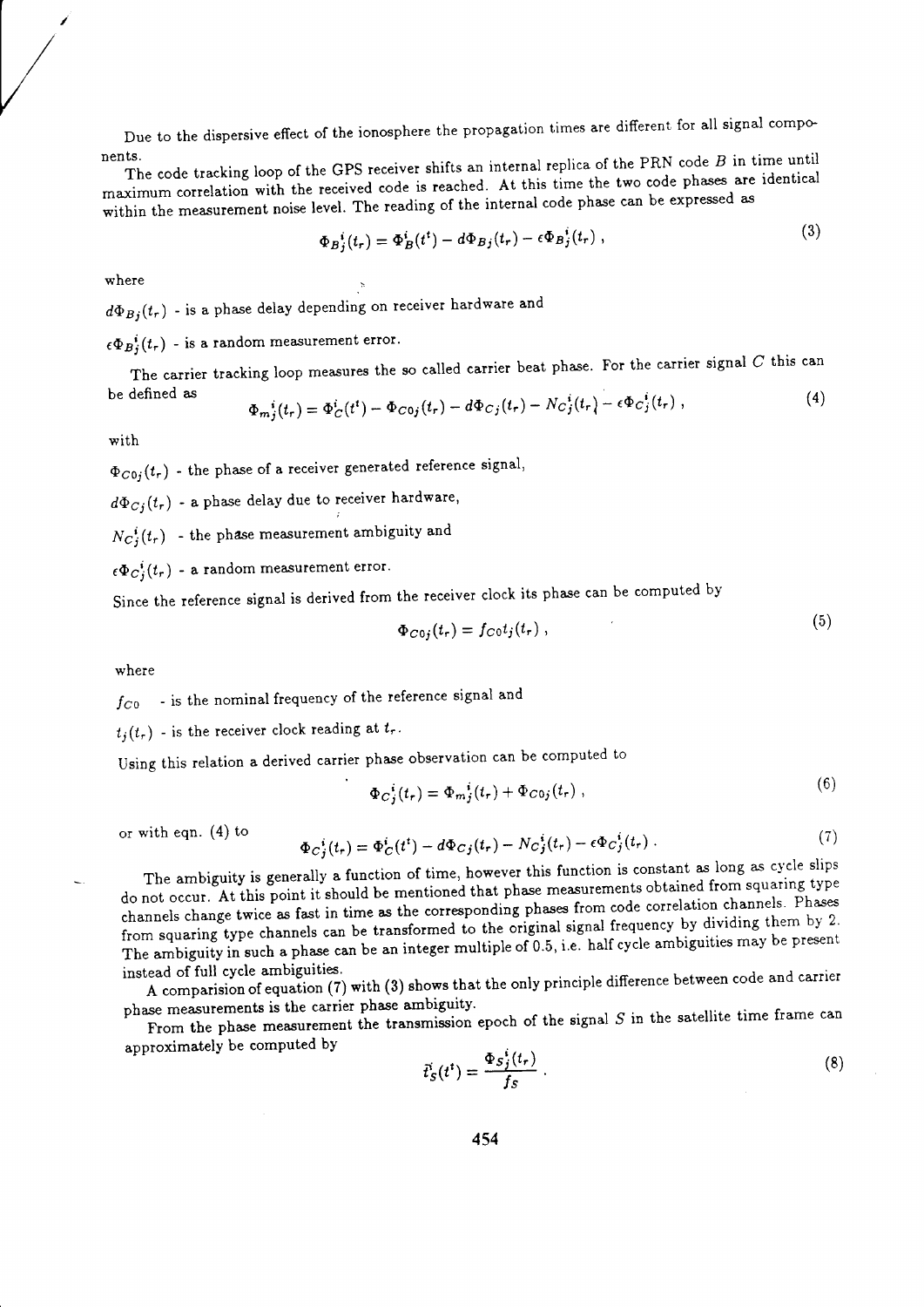Introducing the satellite and receiver clock errors as

$$
\Delta t^i(t) = t^i - t \tag{9}
$$

$$
\Delta t_j(t) = t_j - t, \qquad (10)
$$

a pseudorange defined by

$$
PR_{S_{j}}^{i}(t_{r}) = c(t_{j}(t_{r}) - \bar{t}_{S}^{i}(t^{t})) ; \qquad (11)
$$

evaluates under consideration of (7) and (1) to

$$
PR_{S_j}^{i}(t_r) = c(t_r - t^{t}) + c\left(\Delta t_j(t_r) - \Delta t^{i}(t^{t})\right) + c\left(dt_{S_j}(t_r) - dt_{S_j}^{i}(t^{t})\right) + \frac{c}{f_S}Ns_j^{i}(t_r) + c\epsilon t_{S_j}^{i}(t_r), \quad (12)
$$

where c is the speed of light. In the last equation the phase delay terms and phase measurement errors are transformed to time delays by dividing them by the signal frequency.

The receiver delay terms are assumed to be satellite independent, which means that possible interchannel biases are removed through calibration measurements.

Pseudoranges derived from different signal components are affected by satellite and receiver clock errors in the same way. However, the hardware delays are generally different. If only one signal component is considered there is no way to distinguish between clock errors and hardware delays. Only if different components are used simultaneously, a separation is possible. Both error terms are functions of time. The clock error function is quite complex, but the delay error may be described by simple models like constants or low degree polynomials. The use of non-differenced observables can take advantage of the stability in the delay terms, which could not be done if differenced measurements were used.

The propagation time is related to the geometric distance through<br>The propagation time is related to the geometric distance through The first term in  $(12)$  contains the true propagation time of the signal component as defined by  $(2)$ .

$$
c(t_r-t') = \left| \vec{X}^i(t') - \vec{X}_j(t_r) \right| + c\delta t_{S} t^i_j(t_r) + c\delta t_{T} t^i_j(t_r) + c\delta t_{S} t^i_j(t_r) + c\delta t_{R} t^i_j(t_r) , \qquad (13)
$$

with

 $\vec{X}^i(t^t)$  - the coordinate vector of satellite *i* at the transmission epoch,

 $\vec{X}_i(t_r)$  - the coordinate vector of receiver j at the reception epoch,

 $\delta t_{SI}$  - the ionospheric delay of the signal S,

 $\delta t$ <sub>T</sub> - the tropospheric delay,

 $\delta t_{SM}$  - an additional delay describing multipath effects and phase center variations and

 $\delta t_R$  - the relativistic time effects.

One gets the complete observation equation if the first term in (12) is substituted by the right side of (18). Single terms may further be written as functions of other parameters. For instance the satellite coordinate vector can be introduced as a function of orbit parameters.

## 3 Linear Combinations

In this chapter some important linear combinations of carrier and code phase measurements shall be discussed. Besides the linear combination that yields ionospheric corrected measurements others can be used to improve the ambigutiy resolution, which is essentisl for high precision positioning. Among the infinite number of possible linear combinations only those eeem to be valuable which

o have an integer ambiguity,

o have a reasonable wavelength,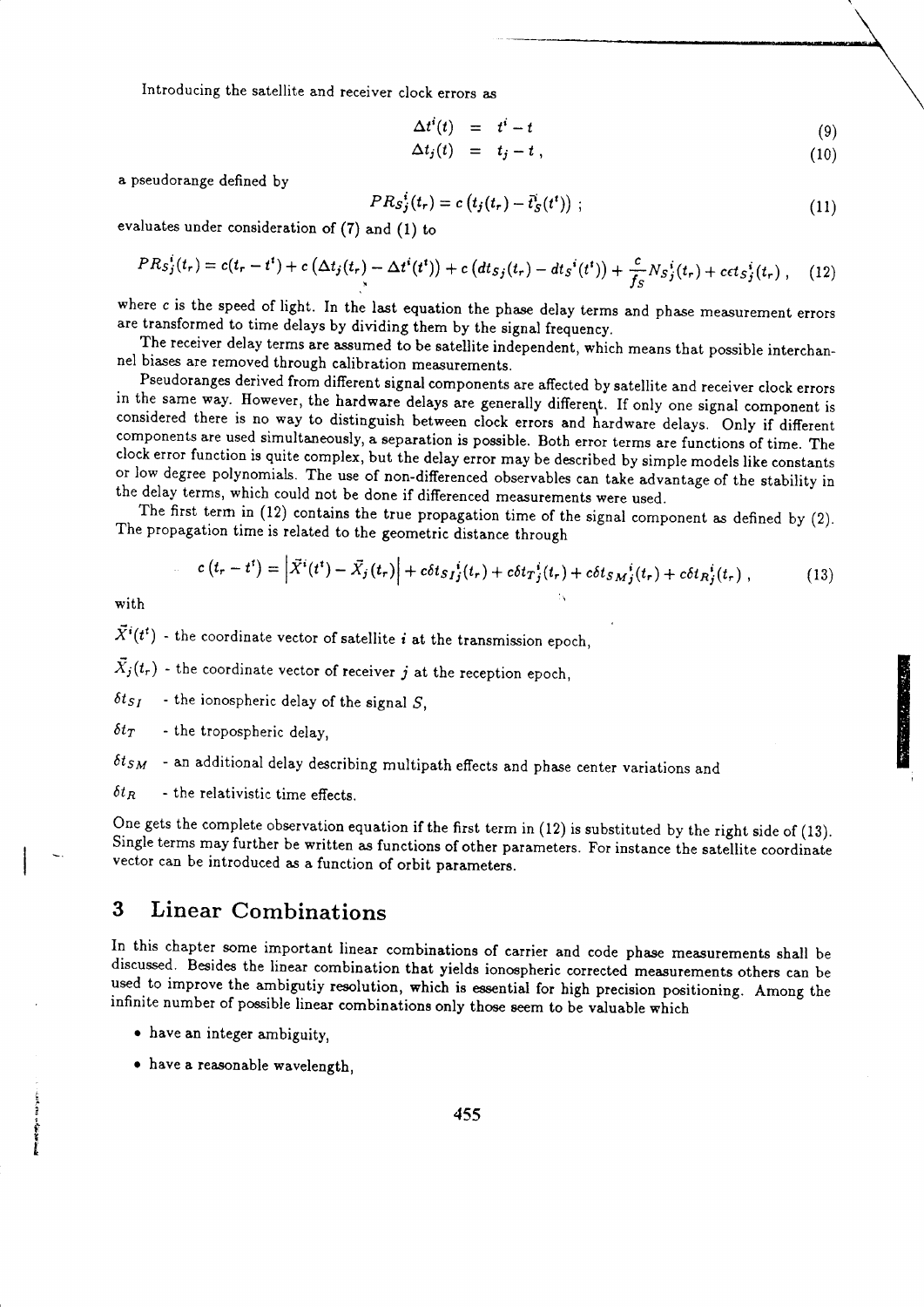- o contain small ionospheric delays and
- o keep the measurement noise small.

The dual frequency carrier phases  $(L1, L2)$  transmitted by an ideal satellite are a function of the satellite clock  $\mathbf{r}$ 

$$
t^{i}(t) = \frac{\Phi_{1}^{i}(t)}{f_{1}} = \frac{\Phi_{2}^{i}(t)}{f_{2}}.
$$
 (14)

The phase of the linear combination  $\rightarrow$ 

$$
\Phi_{n,m}^i(t) = n\Phi_1^i(t) + m\Phi_2^i(t)
$$
\n(15)

fulfils the equation

/

$$
t^{i}(t) = \frac{\Phi_{n,m}^{i}(t)}{f_{n,m}}
$$
\n(16)

if the frequency is

$$
f_{n,m} = nf_1 + mf_2 \,, \tag{17}
$$

 $\sqrt{2}$ 

and the wavelength of the linear combination is

$$
\lambda_{n,m} = \frac{c}{f_{n,m}} \tag{18}
$$

The ambiguity in thjs derived signal is

$$
N_{n,m} = nN_1 + mN_2 \,, \tag{19}
$$

i.e. the ambiguity is an integer if  $n$  and  $m$  are integers.

The ionospheric delays of the L1 and  $L2$  signals are different, the effect in the linear combination will be

$$
\delta\Phi_{n,m_I} = n\delta\Phi_{1I} + m\delta\Phi_{2I} \tag{20}
$$

The first order ionospheric effect on phase measurements can be written as

$$
\delta\Phi_{1I} = -\frac{C_I}{f_1} \tag{21}
$$

$$
\delta \Phi_{2I} = -\frac{C_I}{f_2} \tag{22}
$$

where

 $C_I$  - is a function of the total electron content which varies with time and location.

Introducing

$$
\Pi f = f_1 \cdot f_2 \tag{23}
$$

and inserting (21) and (22) into (20) yields the first order ionospheric effect in the phase of the linear combination

$$
\delta \Phi_{n,m_I} = -\frac{C_I}{\Pi f}(n f_2 + m f_1) \tag{24}
$$

which can be transformed to an equivalent time delay by dividing by the signal frequency

$$
\delta t_{n,m_I} = \frac{\delta \Phi_{n,m_I}}{f_{n,m}} = -\frac{C_I}{\Pi f} \frac{n f_2 + m f_1}{n f_1 + m f_2} = -\frac{C_I}{\Pi f} V_{I_{n,m}} \tag{25}
$$

The measurement noise in a pseudorange computed from the linear combination wili be

$$
\sigma_{n,m} = \lambda_{n,m} \sqrt{n^2 + m^2} \sigma_{\varphi} \,, \tag{26}
$$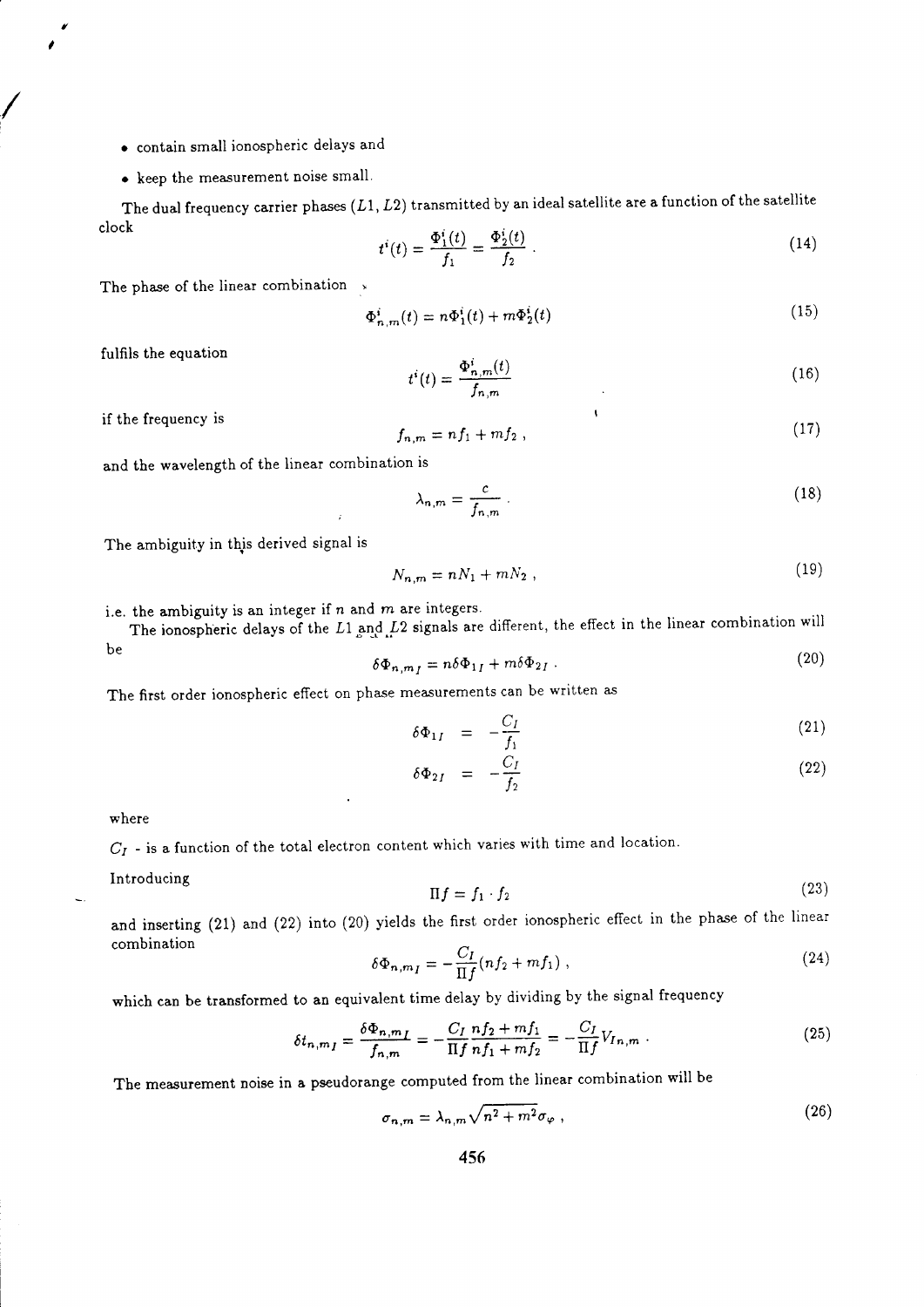

Figure 1: Apparent Signal Transmission Epochs

where  $\sigma_{\varphi}$  is the phase measurement noise in cycles of the original phases, which are assumed to be

Linear combinations of code phases can be handled with the same formulas if the  $L1, L2$  phases are first transformed to the frequencies of the corresponding carriers through

$$
\bar{\Phi}_1 = f_1 \frac{\Phi_{B_1}}{f_{B_1}} \tag{27}
$$

$$
\bar{\Phi}_2 = f_2 \frac{\Phi_{B_2}}{f_{B_2}} \tag{28}
$$

Since code phases are delayed through the ionosphere by the same amount as carrier phases are advanced (first order effect) only the sign on the right side of equation (25) has to be changed.

All signals received at the same epoch at the receiver were transmitted at different epochs at the satellite due to the dispersive ionospheric effect. The apparent transmission epochs of some linear combinations are shown in figure 1. The carrier phase epochs are denoted with  $L$  and the code epochs with  $P$ .

Table 1 summarizes the characteristic values for the linear combinations. The column denoted  $\lambda$ contains the wavelength for receivers which are capable of tracking carrier phases with full cycle ambiguities. The column  $\lambda_{1/2}$  is the respective wavelength for receivers with half cycle ambiguities on L2.  $V_I$  is the ionospheric amplification factor as defined in equation (25) and the measurement noise of pseudoranges is given for a phase noise of 0.1rad in the original observations.

The most important signals are the "wide lane"  $L_{\Delta}$  and the "narrow lane"  $L_{\Sigma}$ . The amount of the ionospheric delay is the same for both signals but the signs are opposite. The wide lane has the largest wavelength and the narrow lane the smallest noise level. Of special interest are also the signals  $L_{43}$  and  $L_{54}$  since the ionospheric effect is quite small, so they may be used instead of the ionospheric corrected signal  $L_0$ . An advantage of  $L_{54}$  is the fact that the wavelenght remains the same if there are half cycle

The ionospheric corrected signal  $L_0$  can be obtained from the wide and narrow lane through

$$
O_{L_0} = \frac{O_{L_\Sigma} + O_{L_\Delta}}{2} \tag{29}
$$

and the ionospheric signal  $L_I$  is defined as

İ.

$$
O_{L_l} = O_{L_{\Sigma}} - O_{L_{\Delta}} \tag{30}
$$

where  $O$  can be a signal transmission epoch, a propagation time or pseudorange.

The ambiguity biases in pseudoranges or pseudorange differences computed from these signals are

$$
\bar{N}_{\Sigma} = N_{\Sigma} \lambda_{\Sigma} + N_{\Delta} \lambda_{\Delta}
$$

$$
\bar{N} = \frac{2}{2} \tag{31}
$$

$$
N_I = N_{\Sigma} \lambda_{\Sigma} - N_{\Delta} \lambda_{\Delta} \,, \tag{32}
$$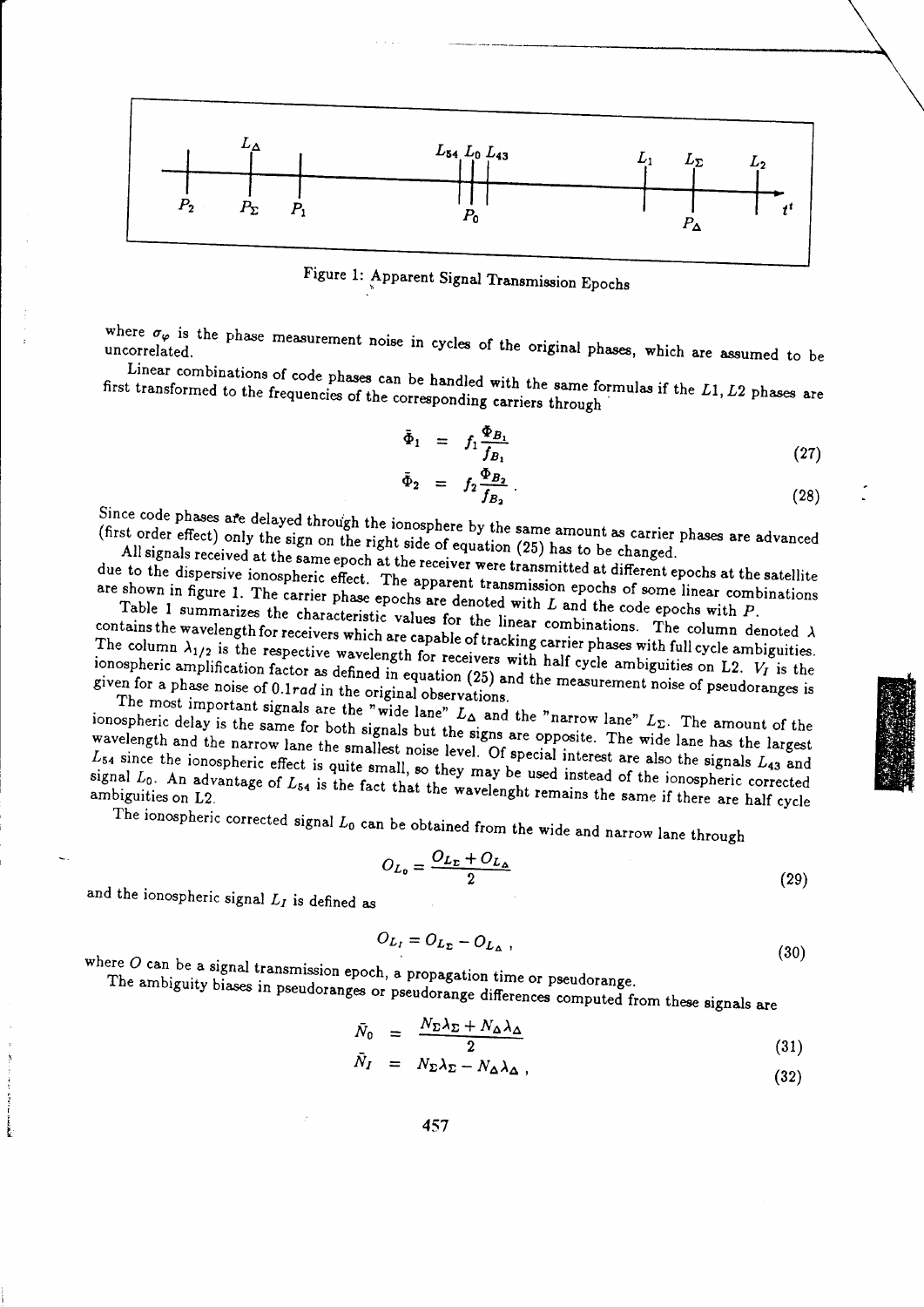| Signal                | n              | m           | $V_I$<br>λ<br>$\lambda_{1/2}$ |               | $\sigma_{0.1rad}$ |      |  |
|-----------------------|----------------|-------------|-------------------------------|---------------|-------------------|------|--|
| Carrier               | $[-]$          | $[-]$       | [cm]                          |               | $[-]$             | [mm] |  |
| $L_{1}$               | 1              | $\mathbf 0$ | 19.0<br>19.0<br>0.779         |               |                   | 3.0  |  |
| $L_{2}$               | 0              | 1           | 24.4                          | 12.2          | 1.283             | 3.9  |  |
| $L_{\Delta}$          | 1              | $-1$        | 86.2                          | 43.1          | $-1.000$          | 19.4 |  |
| $L_{\Sigma}$          | 1              | 1           | 10.7                          | 5.4           | 1.000             | 2.4  |  |
| $L_{43}$              | $\frac{4}{3}$  | $-3$        | 11.4                          | 5.7           | 0.070             | 9.1  |  |
| $L_{\bf 54}$          | $\overline{5}$ | $-4$        | 10.1                          | 10.1          | $-0.055$          | 10.3 |  |
| $L_0$                 |                |             | $\approx 5.4$                 | $\approx$ 2.7 | 0.000             | 10.0 |  |
| $L_I$                 |                |             | $\approx 10.7$                | $\approx 5.4$ | 2.000             | 20.0 |  |
| P-Code                | $[-]$          | $[-]$       |                               |               | $[-]$             | [m]  |  |
| $P_{1}$               | 1              | 0           |                               |               | $-0.779$          | 0.47 |  |
| $P_{2}$               | 0              | 1           |                               |               | $-1.283$          | 0.47 |  |
| $P_{\mathbf{\Delta}}$ | $\mathbf{1}$   | $-1$        |                               |               | 1.000             | 2.68 |  |
| $P_{\Sigma}$          | 1<br>ŧ         | 1           |                               |               | $-1.000$          | 0.33 |  |

Table 1: Linear Combinations of GPS Signals

or if the wide lane wavelength is expressed as

$$
\lambda_{\Delta} = 8\lambda_{\Sigma} + 0.059\lambda_{\Sigma} \,, \tag{33}
$$

and the wide lane ambiguity is assumed to be small ( $N_{\Delta} \leq 3$ )

$$
\bar{N}_0 \approx N_0 \frac{\lambda_{\Sigma}}{2} = (N_{\Sigma} + 8N_{\Delta}) \frac{\lambda_{\Sigma}}{2}
$$
\n(34)

$$
\overline{N}_I \approx N_I \lambda_\Sigma = (N_\Sigma - 8N_\Delta) \lambda_\Sigma \,. \tag{35}
$$

Under normal circumstances the wide lane ambiguity can easily be computed with an accuracy of  $\pm 2$ cycles. In this case the maximum approximation errors in (34) and (35) are  $\pm 0.118$  cycles of the respective wavelengths, which justifies the treatment of both signals as a function of the given wavelengths and with integer ambiguities.

The hardware delays of satellites and receivers have been neglected in this chapter in order to keep the relations clear. They can easily be introduced by computing the linear combinations of the original delays in  $L1$  and  $L2$ .

#### **Ambiguity Estimation**  $\overline{4}$

Several methods to solve the ambiguity problem are implemented in GEONAP. Ambiguities for different linear combination may be resolved using

- · code phase measurements,
- · geometric conditions or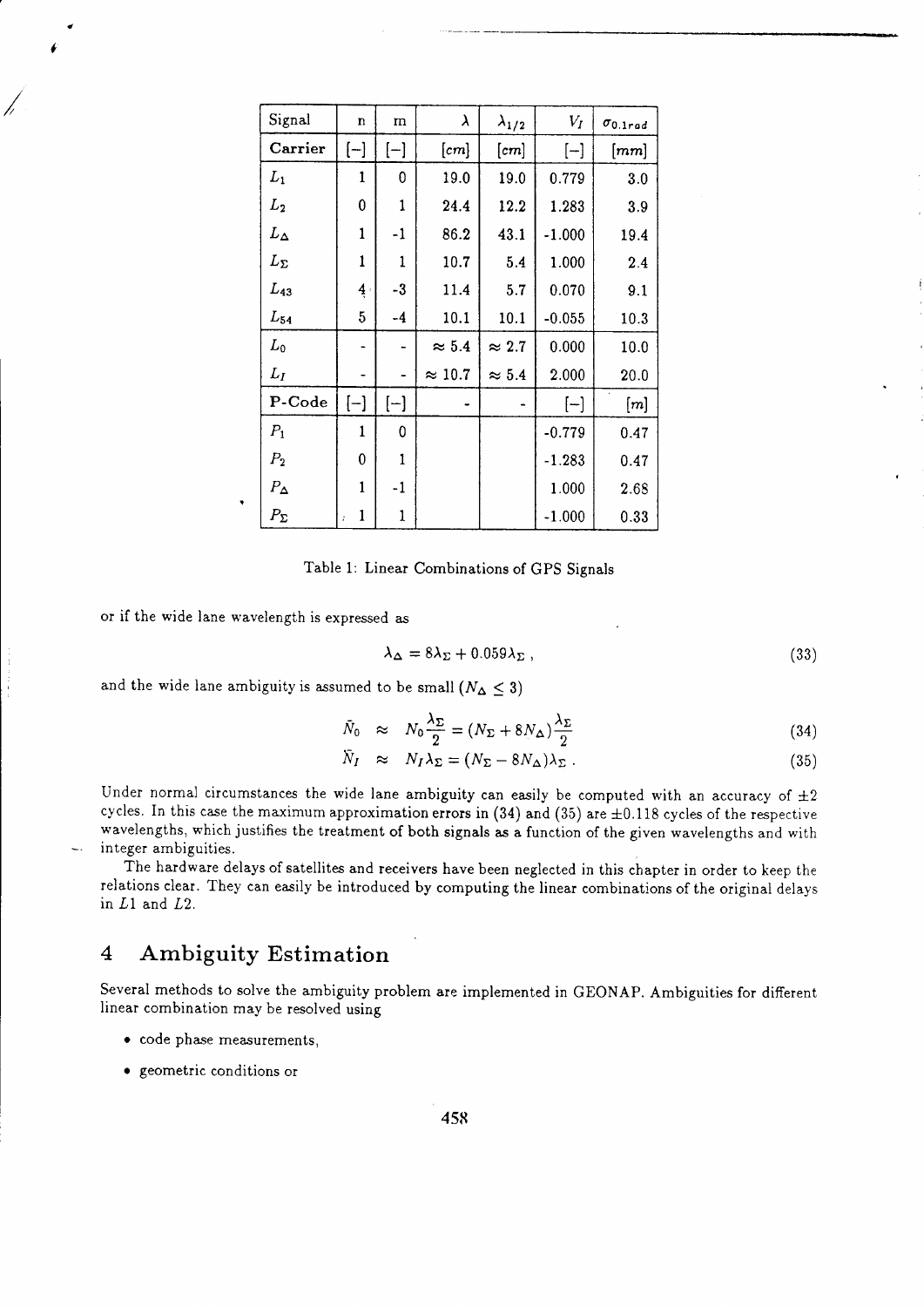· ionospheric conditions.

The wide lane ambiguity can easily be derived from the difference of the signals  $L_{\Delta}$  and  $P_{\Sigma}$ . Only the hardware delays of satellites and receivers have to be modelled, since all other effects, except multipath errors, drop out in this difference. With the TI 4100 P-code measurements more than 90 % of the ambiguities can be solved within observation times of less than 5 minutes. A similar method may also be applicable for some C/A code receivers of the new generation, which are able to measure code phases with a very low meaurement noise.

The usage of geometric conditions is the standard approach to resolve ambiguities. With this method the ambiguities can only be estimated together with all other unknowns which appear in the pseudorange observation equation (12), this means also that all error sources will have some influence. In order to get values near integers the mean effect of unmodelled errors has to be small and the geometry has to be strong enough, which normally means that the observation times have to be long enough.

Any difference between the linear combinations of carrier phases is only a function of the ionosphere and the satellite and receiver hardware delays. If the ambiguity of one signal is known, all the others can be computed if the effect of the ionosphere is known or can be modelled with sufficient accuracy. In case of the ionospheric signal  $L_I$  only an approximate knowledge of the wide lane ambiguity is required.

With GEONAP the ambiguity resolution is done using the described methods. Each time an ambiguity is resolved for a specific linear combination the effective wavelength of the other linear combinations may change. Table 2 shows the factors to be applied to the original wavelength of a signal under the condition that the ambiguity of another linear combination is solved.

| ᅨ<br>ambiguous Signal $\Rightarrow$ | $L_1$ |                | $L_2$ $L_\Delta$ |    | $L_{\Sigma}$ $L_{54}$ | $L_{43}$ | $L_I$          | $L_0$ |
|-------------------------------------|-------|----------------|------------------|----|-----------------------|----------|----------------|-------|
| U unambiguous Signal                |       |                |                  |    |                       |          |                |       |
| $L_1$                               |       | 1              | 1                | 1  | 4                     | 3        | 9              | 7     |
| L <sub>2</sub>                      |       |                |                  | 1  | 5                     | 4        | 7              | 9     |
| $L_{\mathbf{\Delta}}$               |       |                |                  | 2  | 1                     |          | $\overline{2}$ | 2     |
| $L_{\Sigma}$                        |       | 1              | $\boldsymbol{2}$ |    | 9                     | 7        | 16             | 16    |
| $L_{\bf 54}$                        | 4     | $\overline{5}$ | 1                | 9  |                       | 1        | 17             | 1     |
| $L_{43}$                            | 3     | 4              |                  | 7  |                       |          | 15             | 1     |
| $L_I$                               | 9     | 7              | $\boldsymbol{2}$ | 16 | 17                    | 15       |                | 32    |
| $L_0$                               | 7     | 9              | $\boldsymbol{2}$ | 16 |                       | 1        | 32             | ٠     |

## Table 2: Effective Wavelenghtfactor

The table has to be read in the following way. If, for instance, the  $L_1$  ambiguity is known and the observations are corrected with this value, the effective wavelength of  $L_2$ ,  $L_{\Delta}$  and  $L_{\Sigma}$  remain the same but the ambiguity of  $L_{54}$  can only take values which are a multiple of 4 since

$$
N_{54} = 5N_1 - 4N_2 \; ; \; N_1 = 0 \implies N_{54} = -4N_2 \; , \tag{36}
$$

this means that the effective wavelength of  $L_{54}$  increases by the factor 4.

One very interesting case is found if the wide lane ambiguity is solved with an accuracy of  $\pm 1$ . In this case the maximum error in equation (35) is 0.059 cycles of the narrow lane or ionospheric signal wavelength. If in a next step the ambiguity of the ionospheric signal can be fixed the effective wavelength of the wide lane increases by the factor of 2 to  $1.724m$ . The wavelength of the remaining signals increases to almost the same value. This method was introduced as the "extra wide laning" technique by the author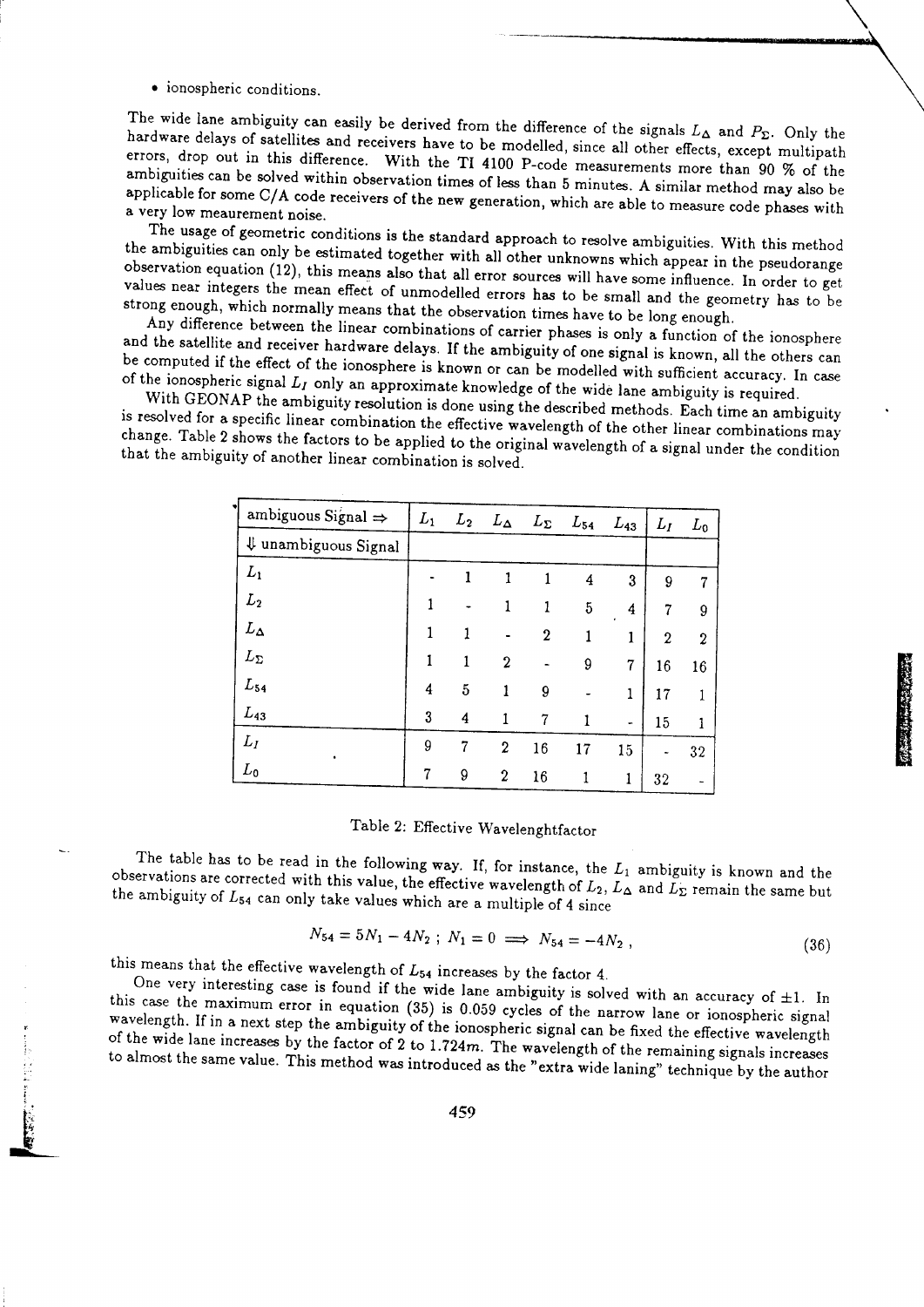l, in 1988 (Wübbena 1988). It can be used very effective in emall eized networks, where tbe simple model of vanishing ionospheric delays in eingle difterence observables can easily be used to fix the ambiguities in the ionospheric signals. The ambiguity of the extra wide lane may then be solved with relatively short obeervation timea compared to stand&rd approaches.

> The occurence of signals with different wavelengths is another reason for the selection of non-differenced observables, eince a differenced observable containg integer ambiguities only if the wavelengths of the original signals are identical or reduced to the smallest common multiplier. In the last case a loss of information has to be accepted. Different wavelengths are already present in the observations if full and half cycle ambiguity receivers are combined.

### 5 Parameter Estimation

The parameter estimation method of GEONAP ie a combination of the least squares method with the Gauß-Marcov model and the Kalman filter. Theoretically the least squares Gauß-Marcov estimator is just a special case of the Kalman filter, however the algorithms of both are normally different. The least squares estimation is generally done through the computation and inversion of normal equations instead of working with the parameter or state vector and the conesponding covariance matrix as in the case of the Kalman filter. The computation of normal equations is often faster than the updating of the state vector and covariance matrix, especially if the majority of the parameters are static, which is normally the case in the GPS adjustment. For this reason GEONAP works with normal equations, however the algorithm is expanded in order to be able to introduce stochastic parameters which follow dynamical models.

The following is a brief description of the parameters which may be estimated with GEONAP. It should be noted that in normal data processing only a subset of the mentioned parameters are estimated.

Receiver coordinates are estimated for all stations, i.e. no coordinates are fixed. This is done since there is no observation equation where the coordinates of one station drop out. The introduction of a fixed station, as often done in double differencing softwares, is only correct if these coordinates are really known. This is eeldom the case. Alühough the effect of errors in the fixed coordinates may be small, the covariance information of abeolute and relative coordinatea ehould be present in the results. For longer interstation distances even a double difference observable is able to estimate absolute coordinates with reason able accuracies.

Satellite and receiver clock errors can be modelled with a second degree polynomial plus a complete stochastic model consisting of up to 4 parameters describing all the characteristic error sources of atomic and high quality crystal clocks. In the normal operation mode clocks are modelled with one parameter which is treated as white noise, this has the effect of implicitly eliminating clock errors as in a double difference model. The use of the.full clock model introduces additional information into the adjustment. This is especially useful in combination with orbit improvements and if some receivers are operated with high quality cesium standards or hydrogene masers. In this case the clock information helps to separate orbital parameters of difrerent satellites. If the observaüions of different receiver types with different observation epochs shall be adjusted simultaneously a complete modeling of the satellite clocks seems to be the only general and practicable way. Alternative approaches which try to synchronize measurement epochs through normal points or polynomial interpolation algorithms may work if high measurement rates are used, however the stochastics of the interpolated measurements ehould be analyzed carefully.

Hardware delays of satellites and receivers can be modelled with second degree polynomials plus one stochastic parameter. The last one can be a white noise, integrated white noise or Marcov process parameter. As with the clock errors the white noise model acte as an implicit elimination of the delay if the variance ie chosen high enough.

An orbit improvement can be done with GEONAP with a short arc model. Up to 6 Keplerian parameters can be estimated for arcs of a few hours length.

Residual tropospheric refraction errors can be estimated with one scale parameter for each observed station. The parameter can be eatimated as a constant or Marcov process parameter.

The electron content of the ionosphere can be estimated in different ways. One implementation solves for improved parameters of the Klobuchar model, another eatimates arbitrary polynomials in a coordinate